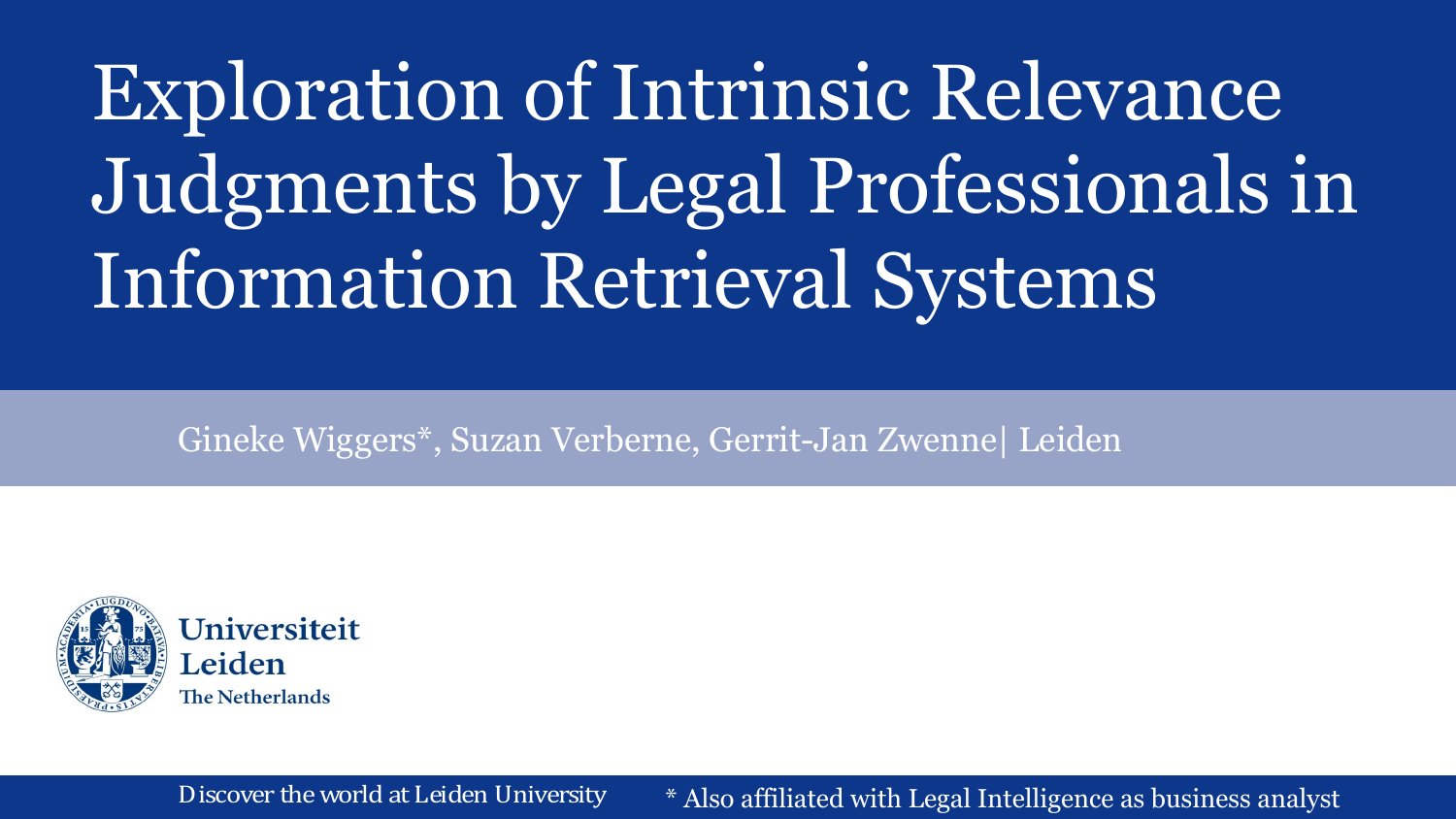#### **Overview:**

- Goals
- Background
- Method
- Results
- Conclusions
- Current Work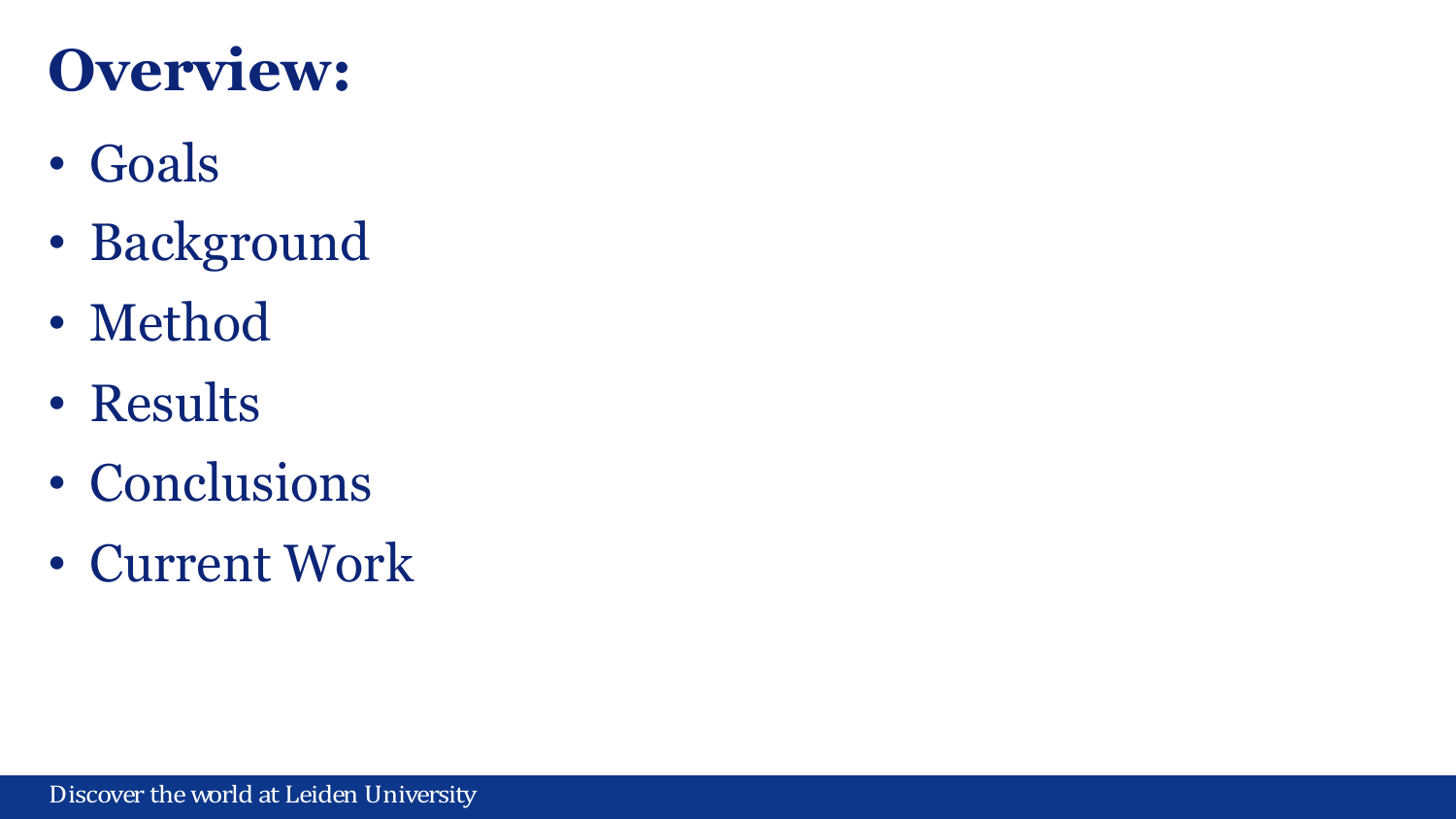#### **Goals of the research:**

- Verify relevance factors obtained from literature and users
- Discover possible new relevance factors
- Test the method of focused questionnaire with pairwise comparisons to obtain relevance factors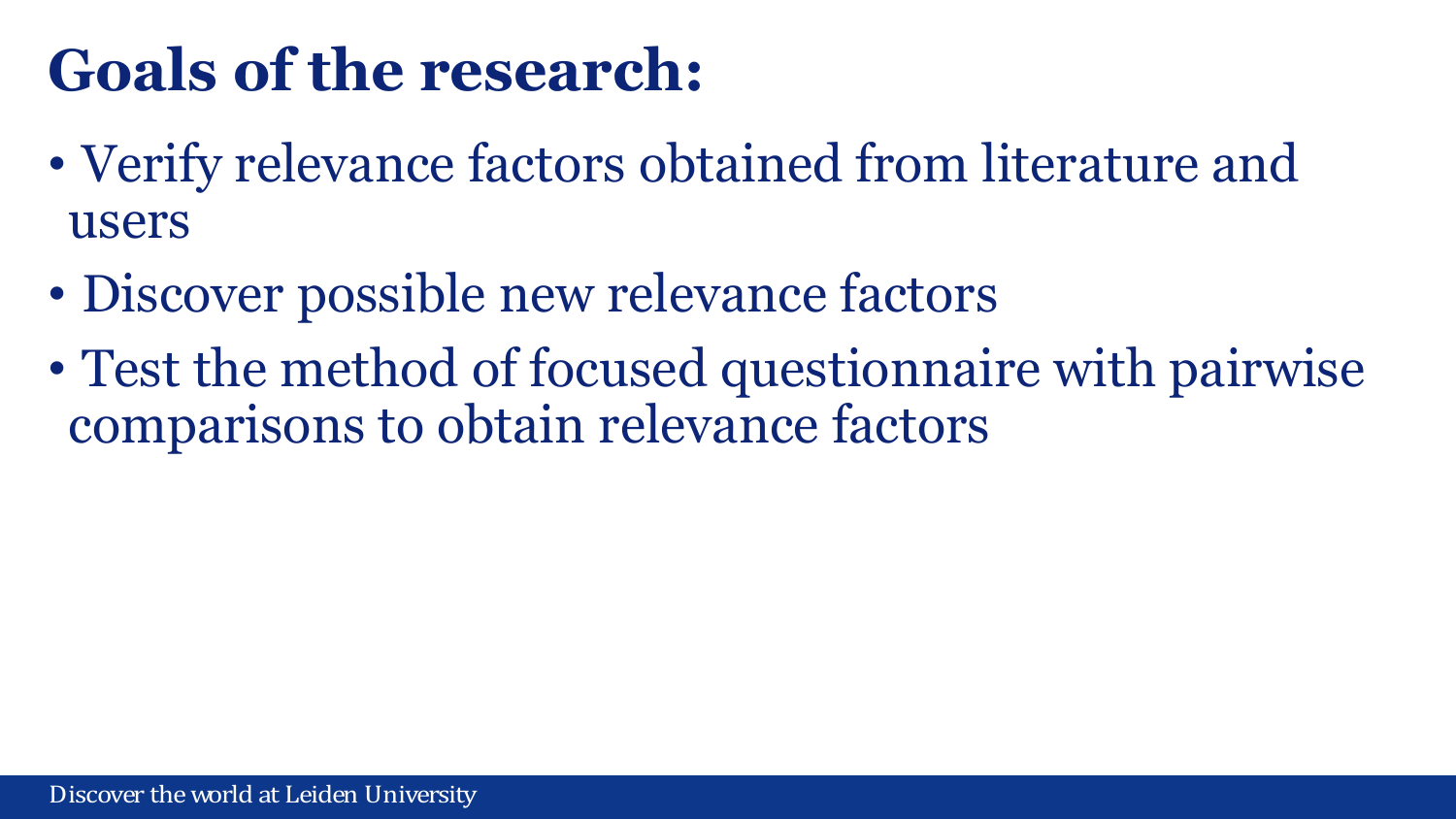### **Background (1):**

- Legal Information Retrieval:
	- High recall
	- Conservative customers
	- Diverse document types and lengths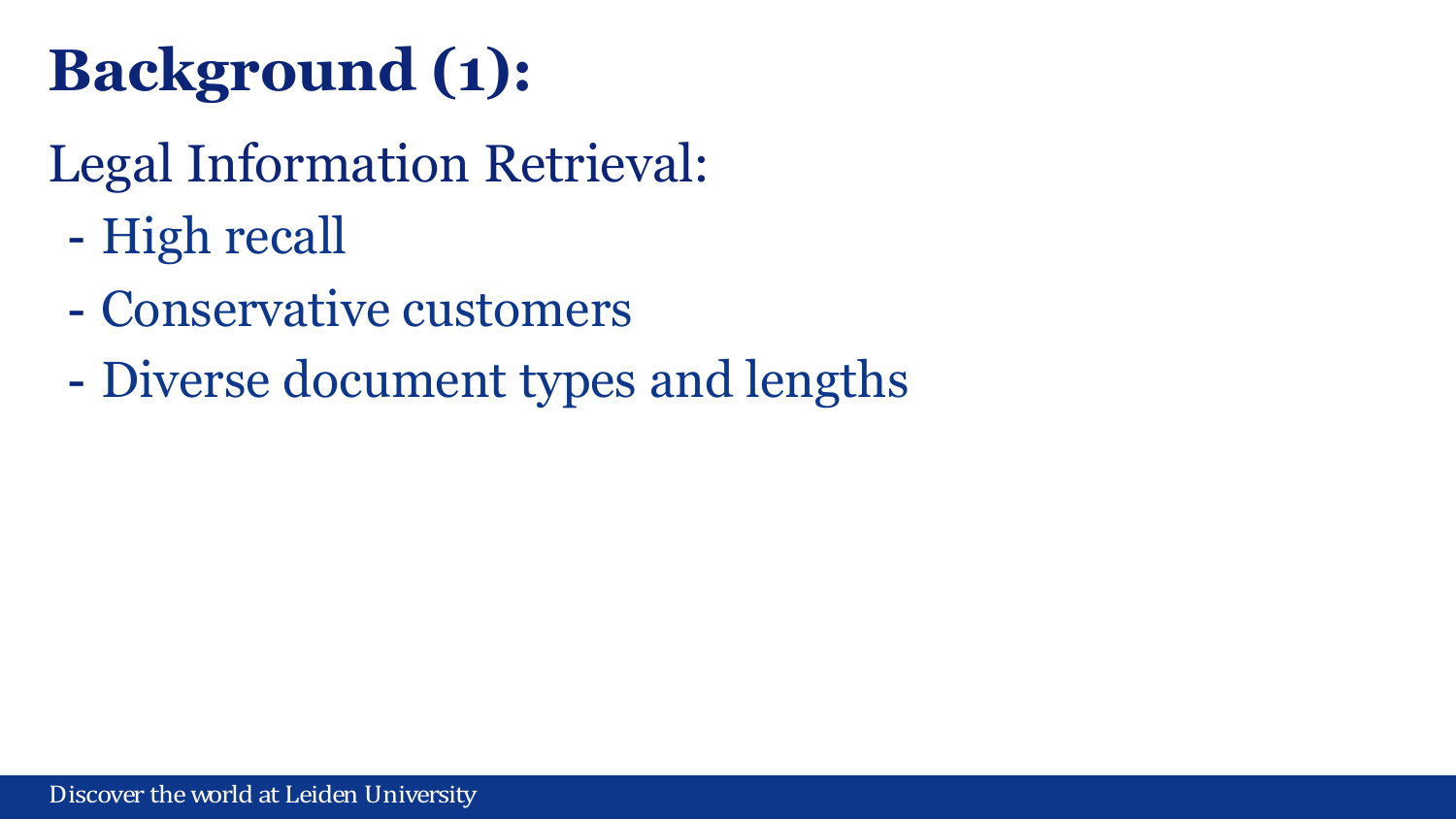### **Background:**



Discover theworld at Leiden University Marc van Opijnen & Christiana Santos (2017), On the Concept of Relevance in Legal Information Retrieval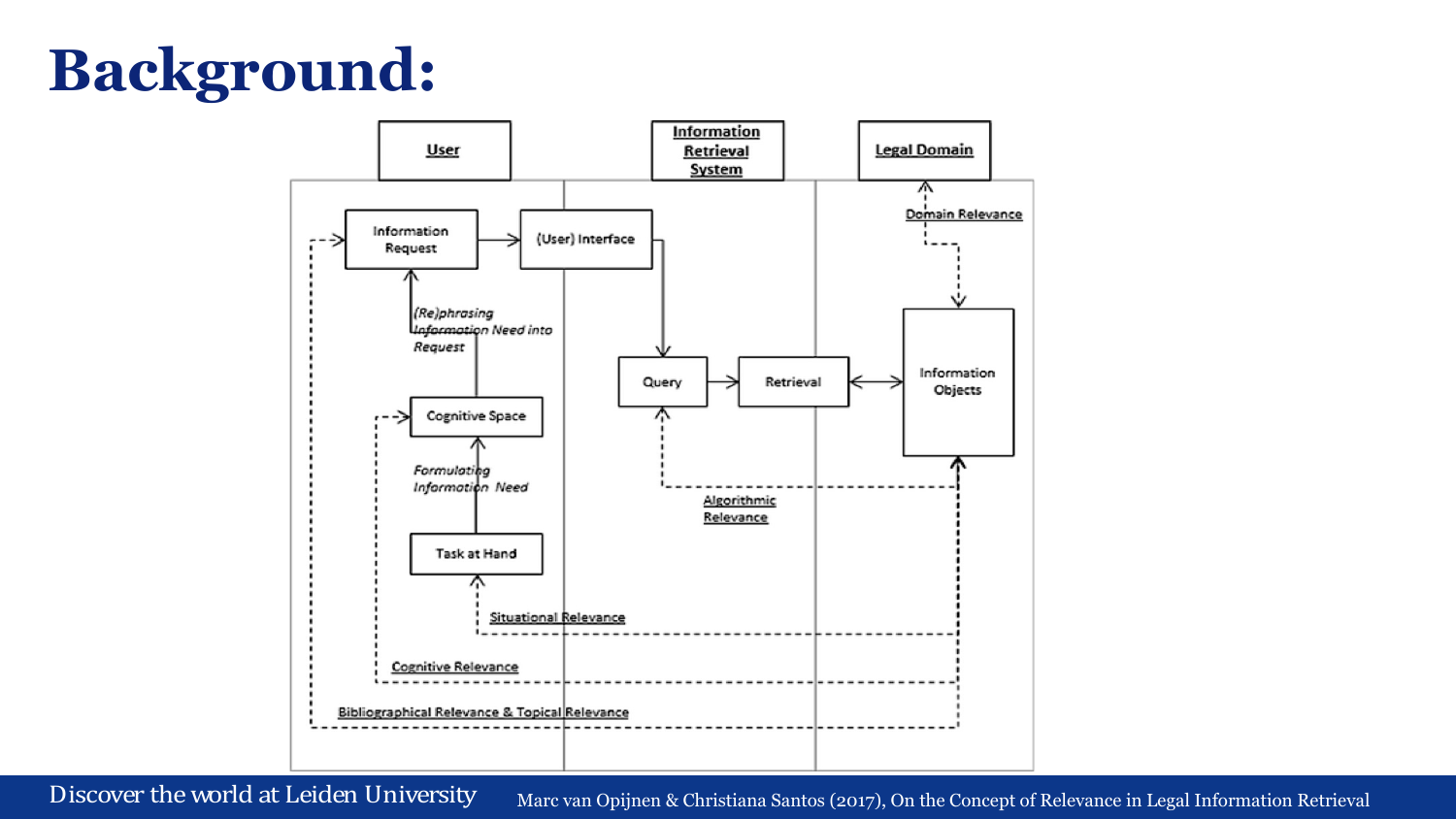### **Method (1):**

- Focused questionnaire with pairwise comparisons
- < 12 minutes
- Online to ensure maximum participation
- Distributed via email, newsletter, LinkedIn, LIS and government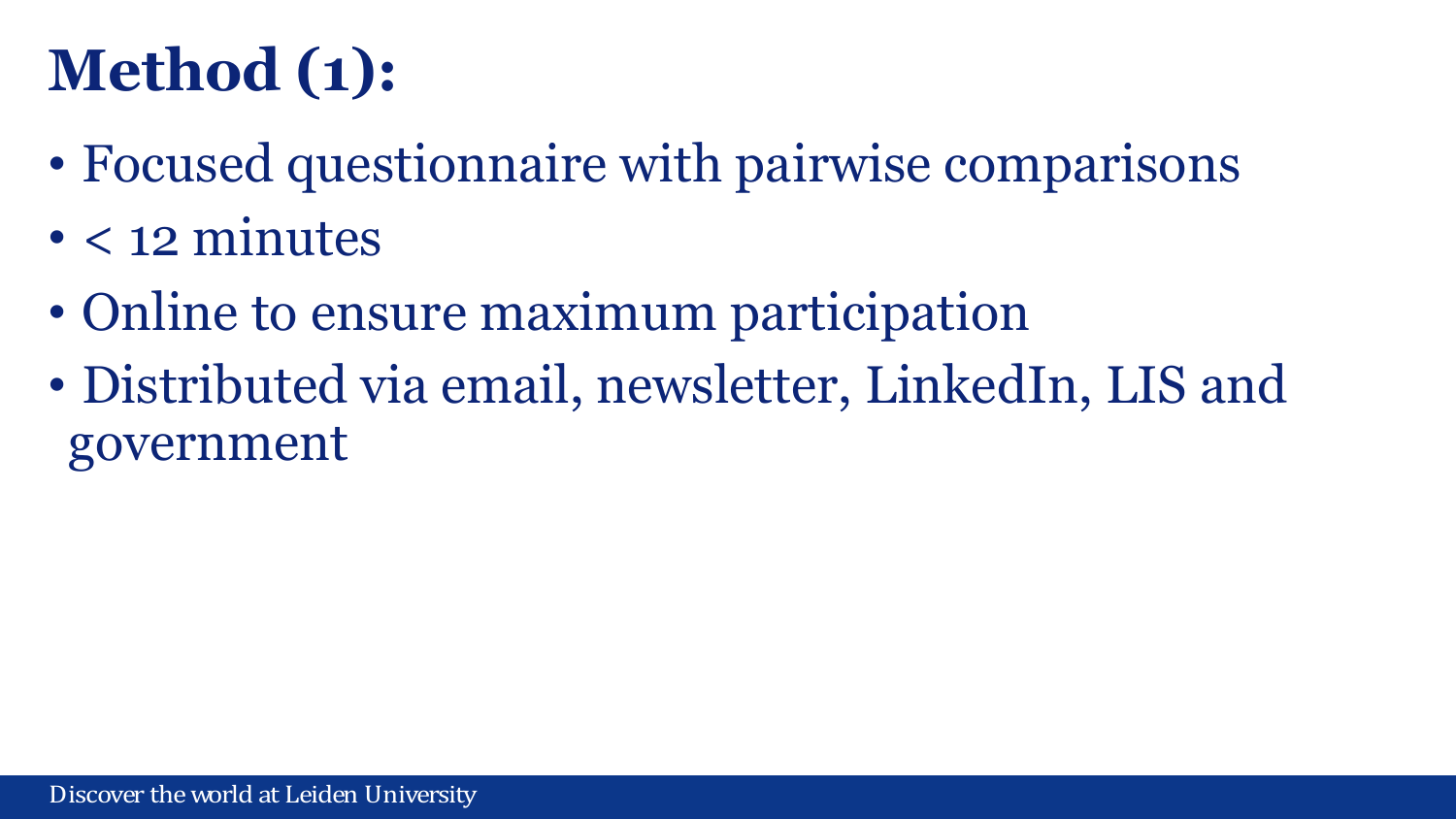#### **Method (2):**

#### Vignettes

#### **LEGALINTELLIGENCE**

tarieven deskundigenonderzoek

#### Optie 1

RSV 1998, 85 - Centrale Raad van Beroep - (05-03-1997)

Vergoeding deskundigenonderzoek en reiskosten

#### **Optie 2**

#### Rechtspraak.nl - Centrale Raad van Beroep -(08-09-2017 -) ECLI:NL:CRVB:2017:3091 - Arbeids/Sociaal Recht

Beëindiging WIA-uitkering. Onvoldoende medische grondslag. De door de Raad geraadpleegde deskundige heeft in het rapport gemotiveerd uiteengezet dat appellante meer beperkt is dan door het Uwv is aangenomen, niet alleen bij persoonlijk en sociaal fun [...]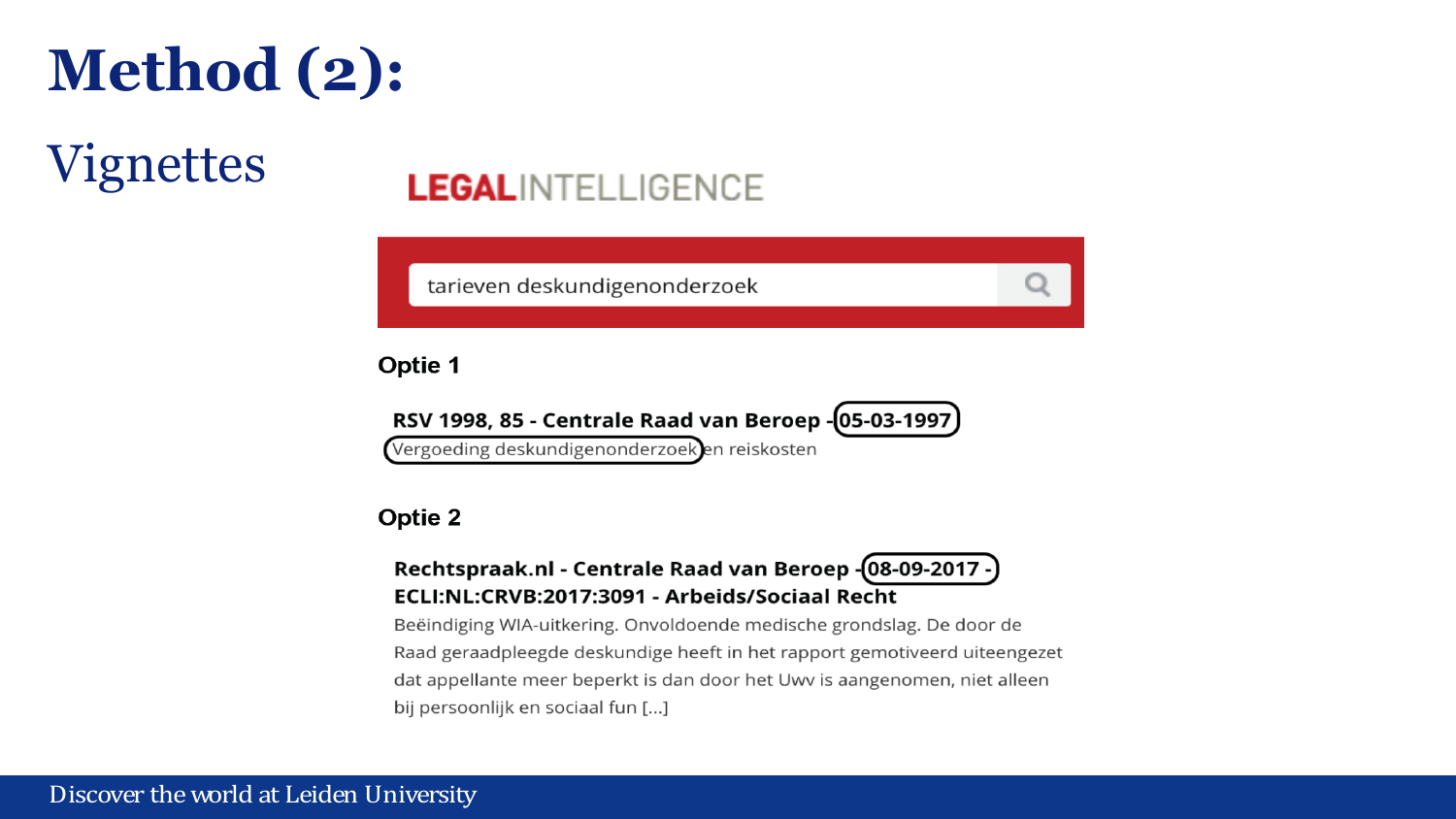## **Method (3):**

Tested factors:

- Recency;
- Legal hierarchy;
- Annotated case law;
- Source authority;
- Authority author;
- Bibliographic relevance;
- Title relevance;
- Document type.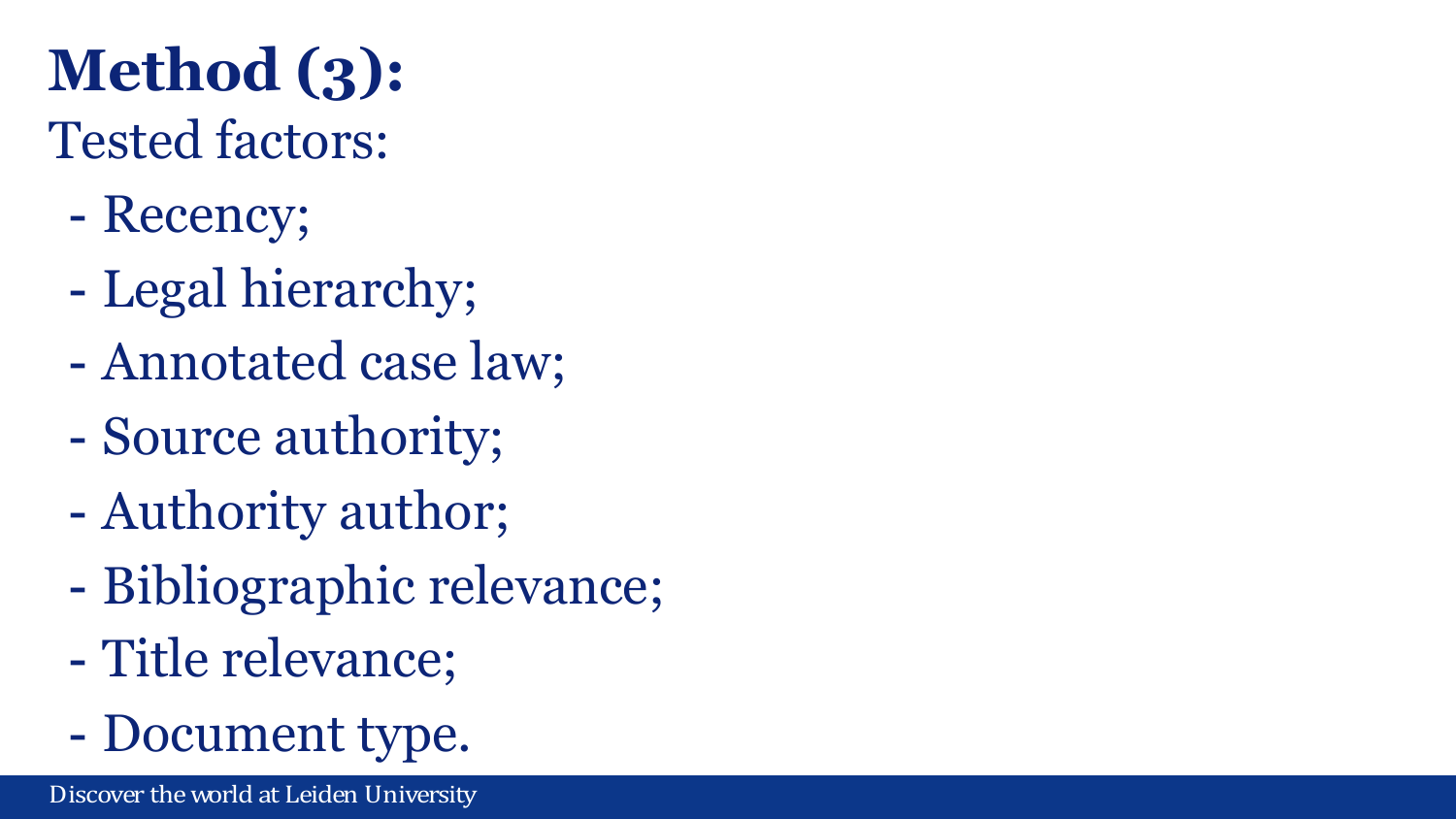#### **Results (1):**

- 43 respondents
- Range of areas of legal expertise, function types etc.
- 473 choices made
- 90 instances with no clear motivation
- Considerations show two options distinguishing enough to trigger serious consideration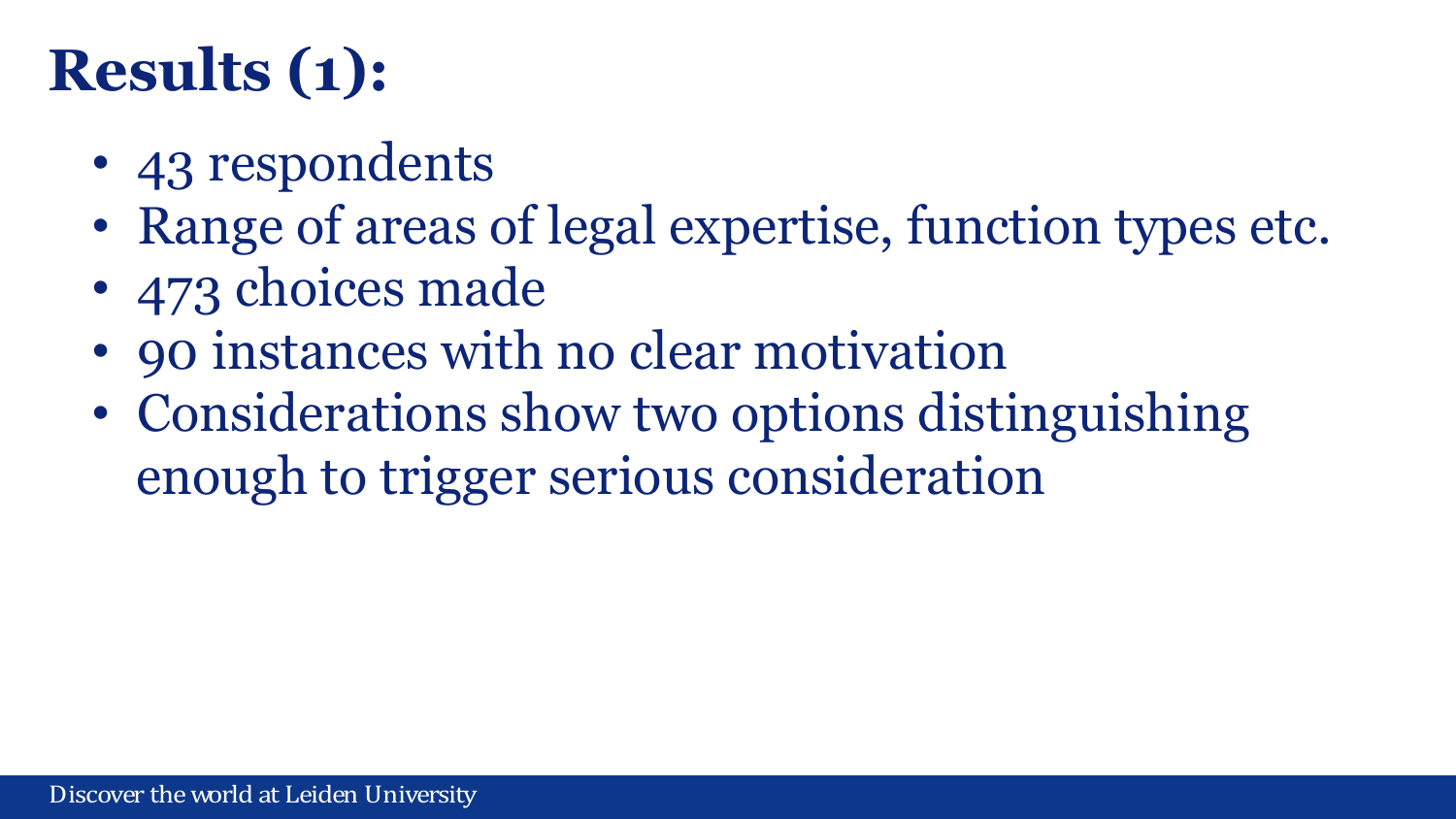#### **Results (2):**

| <b>Factor</b>          | <b>Number of times</b> |
|------------------------|------------------------|
|                        | mentioned              |
| Title relevance        | 154                    |
| Document type          | 67                     |
| Recency                | 59                     |
| Level of depth *       | 58                     |
| Legal hierarchy        | 44                     |
| Law area (topic) $*$   | 31                     |
| Authority/credibility  | 31                     |
| (total)                |                        |
| Source authority       | 15                     |
| Authority author       | 9                      |
| Usability              | 15                     |
| <b>Bibliographical</b> | 12                     |
| relevance              |                        |
| Annotated              | 7                      |
| Length of the          | $\overline{2}$         |
| document               |                        |
| No preference          | 28                     |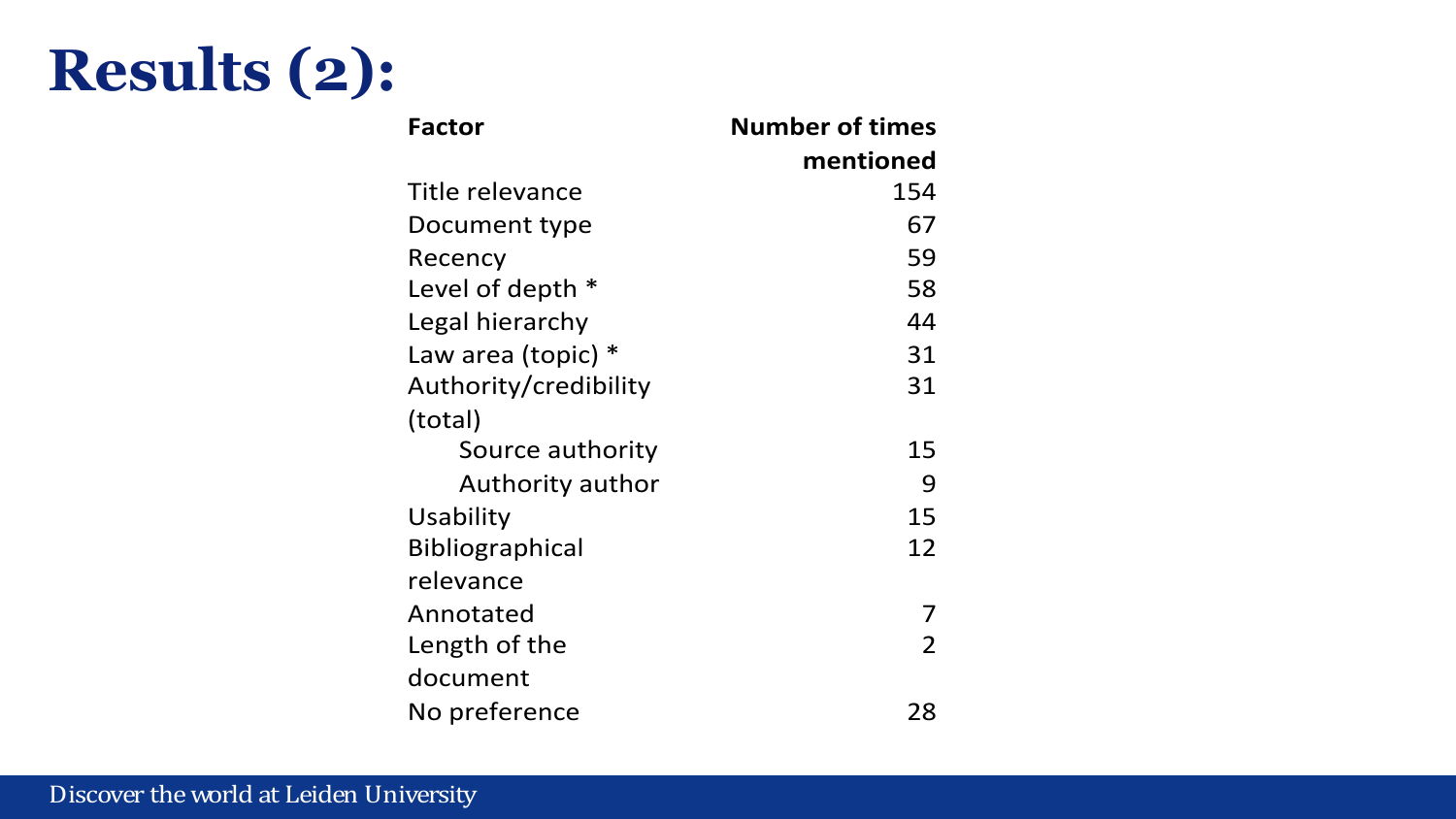### **Analysis:**

- Relevance judgment of result easier with snippets
	- Non-ranking solution for ranking improvement
- Document type and level of depth/detail very important
	- Should we stop putting all results in one list?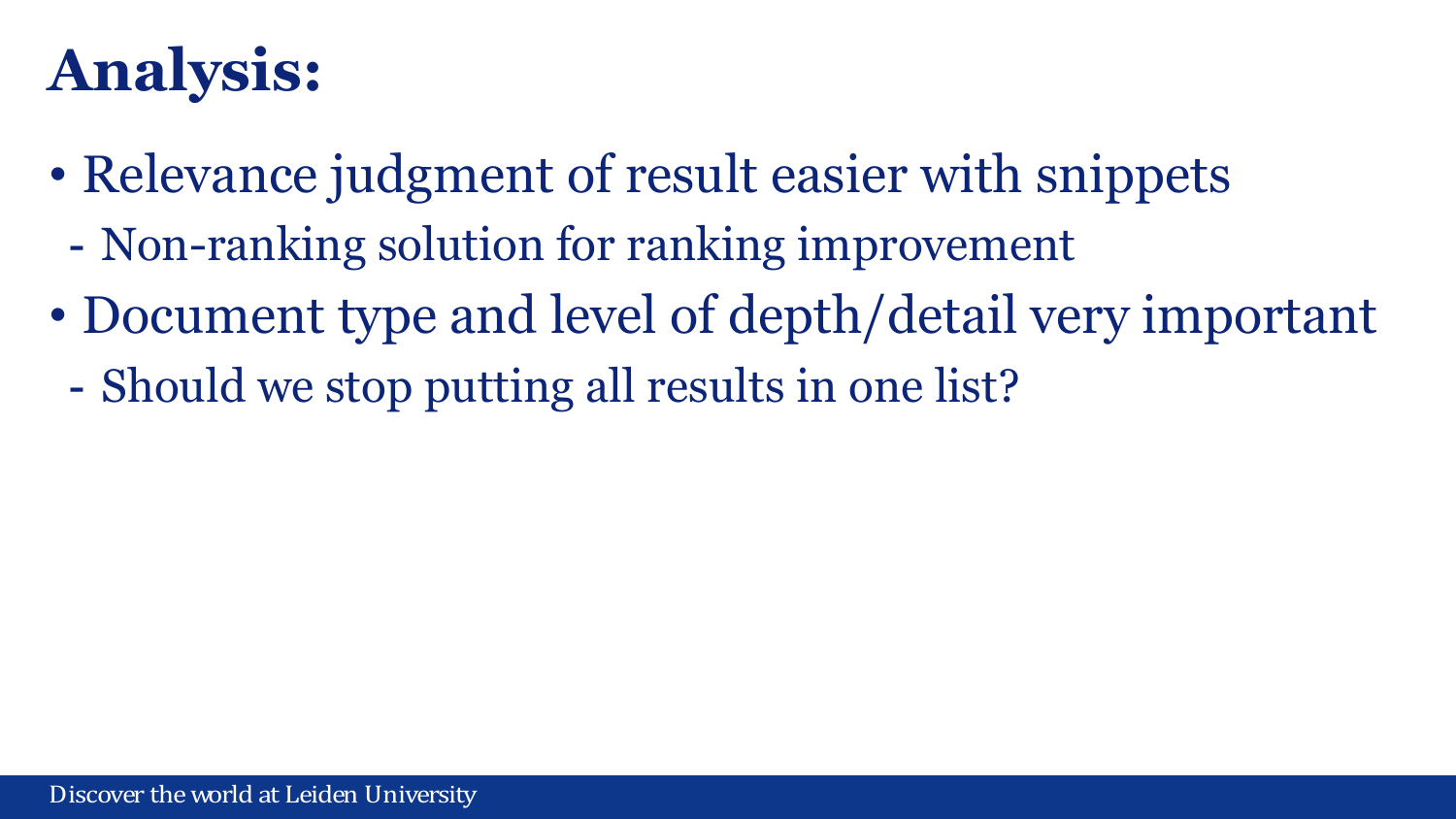#### **Conclusions:**

- Focused questionnaire with vignette style pairwise comparisons works well:
	- Mitigates work experience bias;
	- (Largely) mitigates function;
- Relevance factors found in literature are confirmed
- Agreement on document factors that play a role in relevance, a collective cognitive relevance/domain relevance.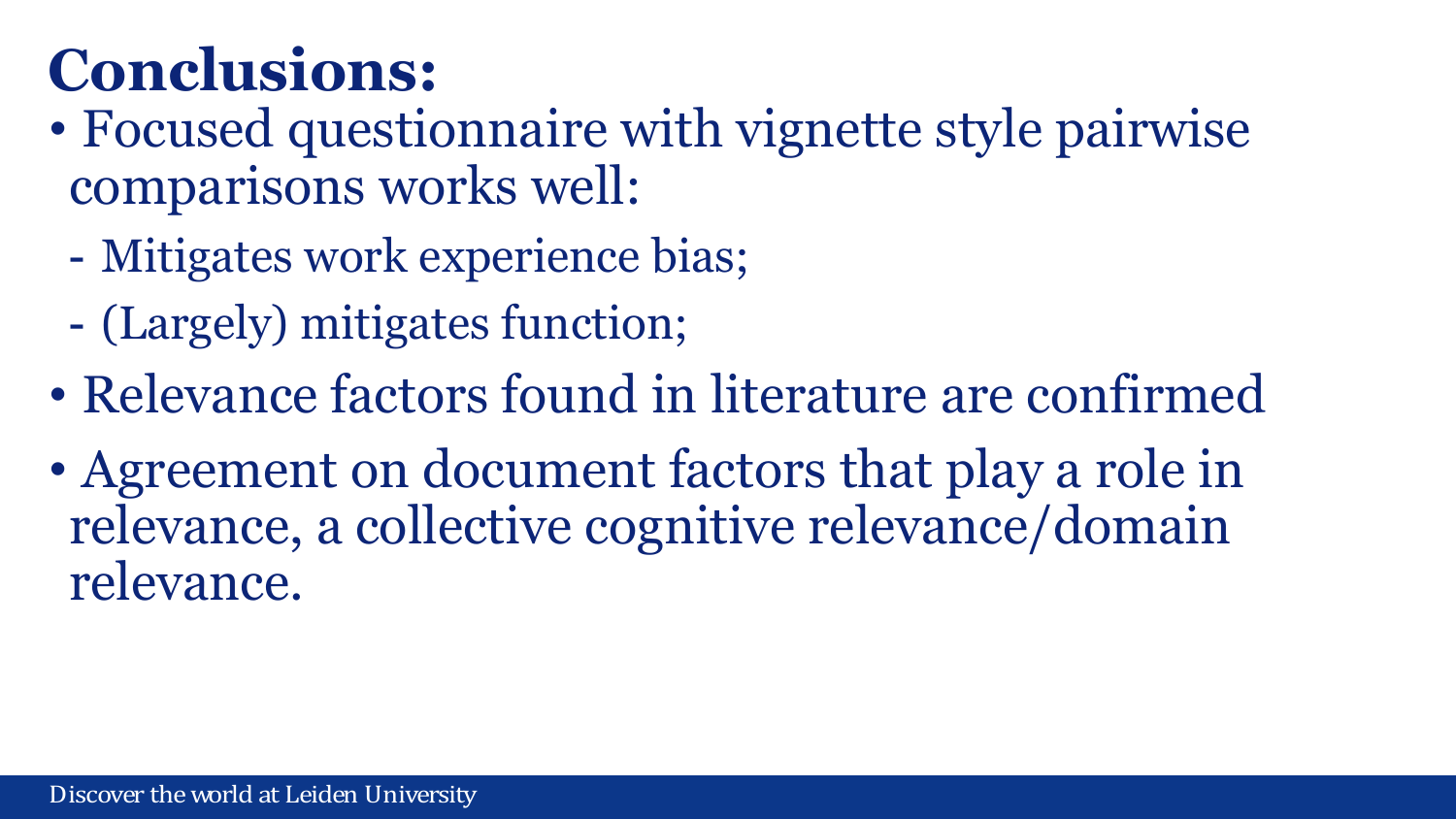#### **Current Work – Information Specialists v. Legal Practitioners**

#### **Information Specialists <b>Practitioners**

| Title relevance                  | 45 Title relevance              | 109            |
|----------------------------------|---------------------------------|----------------|
| Document type                    | 19 Document type                | 48             |
| Legal hierarchy                  | 19 Level of depth               | 48             |
| Recency                          | 17 Recency                      | 42             |
| Authority/credibility (total)    | 12 Law Area (topic)             | 26             |
| Source authority                 | 10 Legal hierarchy              | 25             |
| Authority author                 | 1 Authority/credibility (total) | 19             |
| Level of depth                   | Authority author<br>10          | 8              |
| Law area (topic)                 | Source authority<br>5           | 5              |
| <b>Bibliographical relevance</b> | 5 Usability                     | 14             |
| Annotated                        | 2 Bibliographical relevance     | 7              |
| Usability                        | 1 Annotated                     | 5              |
| No preference                    | 12 Length of the document       | $\overline{2}$ |
|                                  | No preference                   | 16             |
|                                  |                                 |                |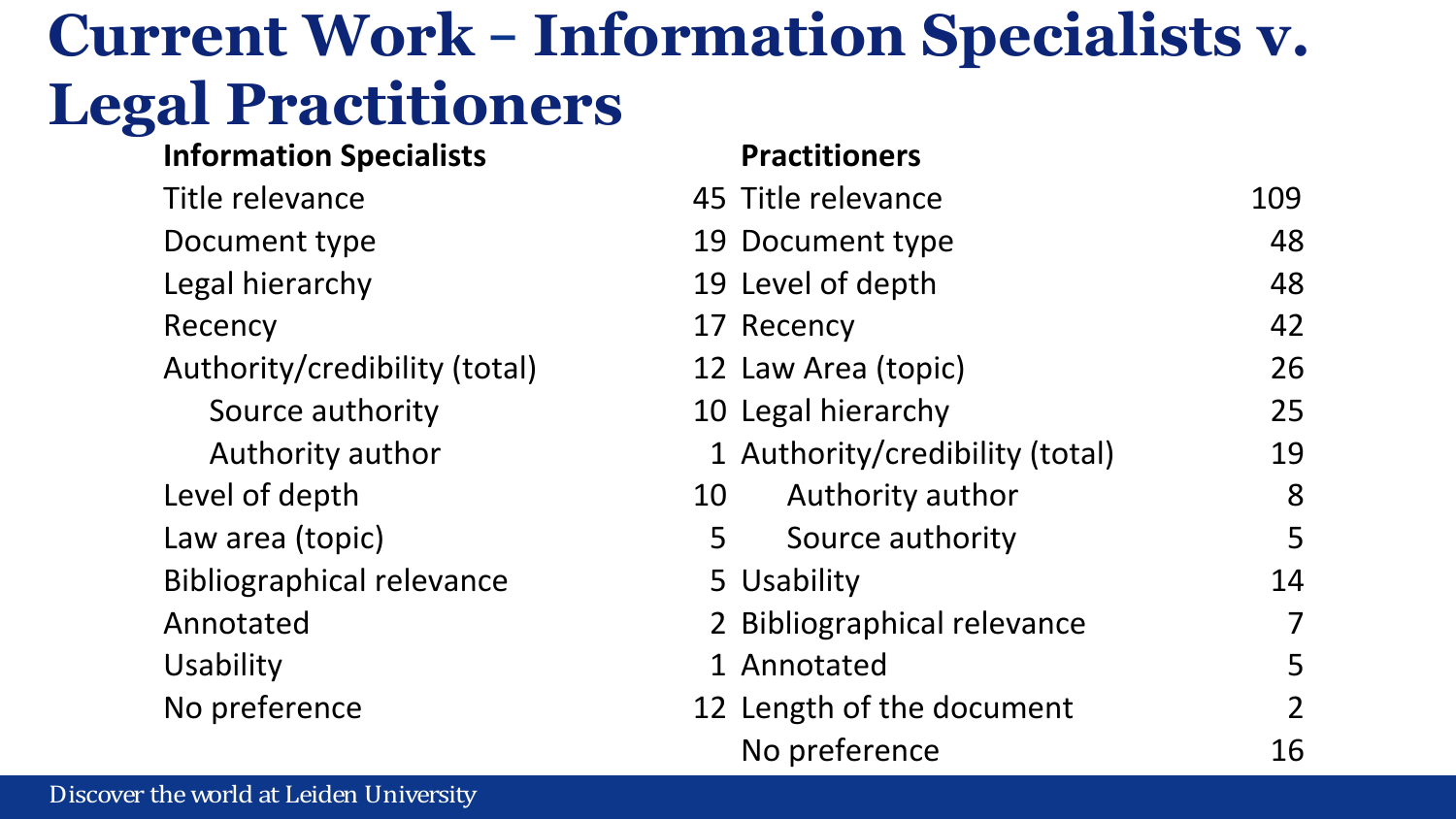#### **Current Work – Challenges in Legal IR**

|                                             | <b>Number of times</b> |
|---------------------------------------------|------------------------|
| <b>Challenge</b>                            | mentioned              |
| <b>Query formulation</b>                    | 17                     |
| Information overload                        | 14                     |
| Determining the value of a result           | 8                      |
| Fear of missing information                 |                        |
| Filtering down results                      | 5                      |
| <b>Context of results</b>                   | 3                      |
| Case based information retrieval            | 2                      |
| Different document types                    | 1                      |
| Overview                                    | 1                      |
| Summary does not provide enough information | 1                      |
| Retrieving recent information               | 1                      |
| Finding academic articles                   | $\mathbf 1$            |
| Double results                              |                        |
| Cost of legal information                   | 1                      |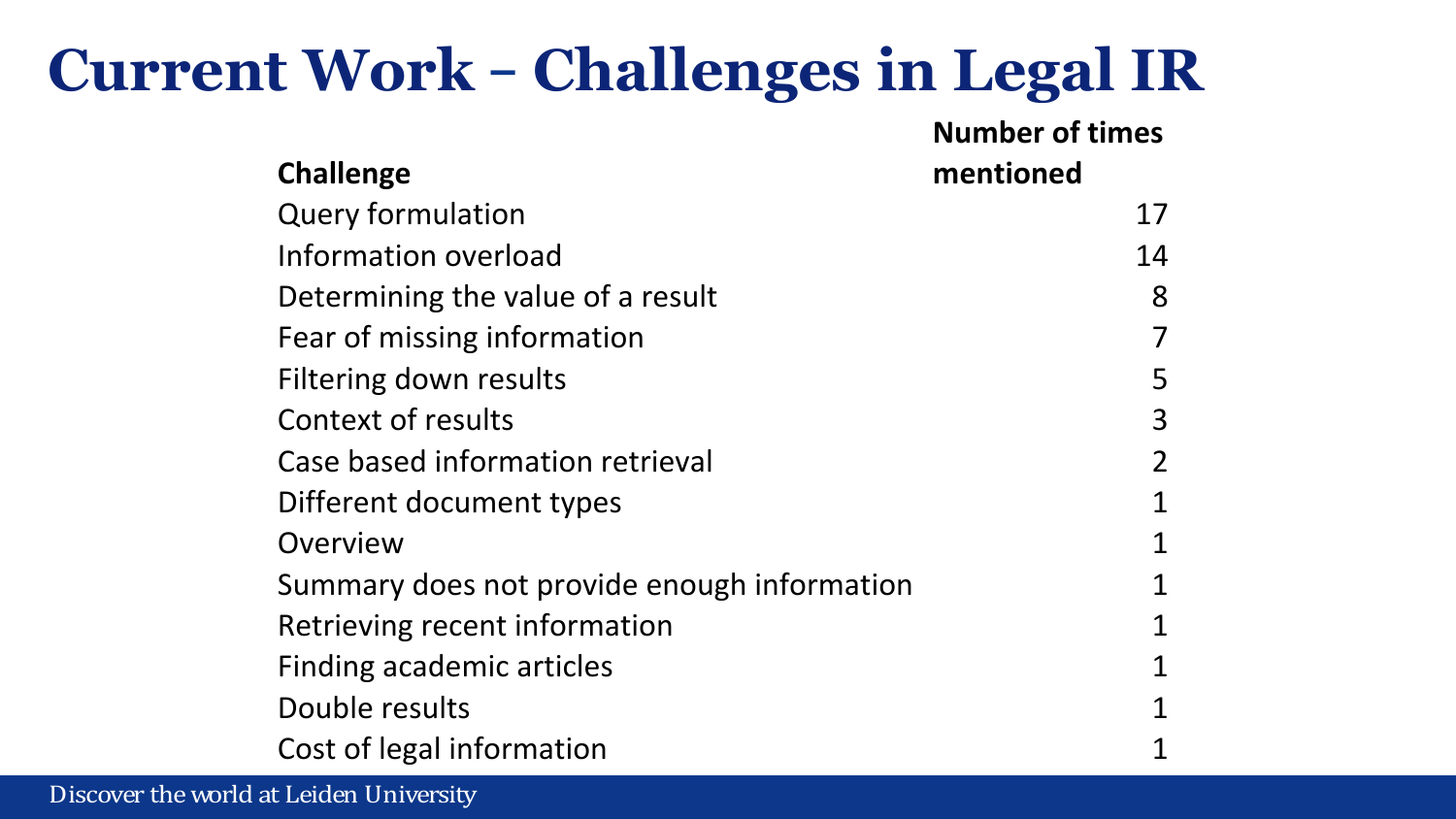# **Acknowledgements:**

We would like to thank Legal Intelligence for their collaboration in this research.



Discover the world at Leiden University